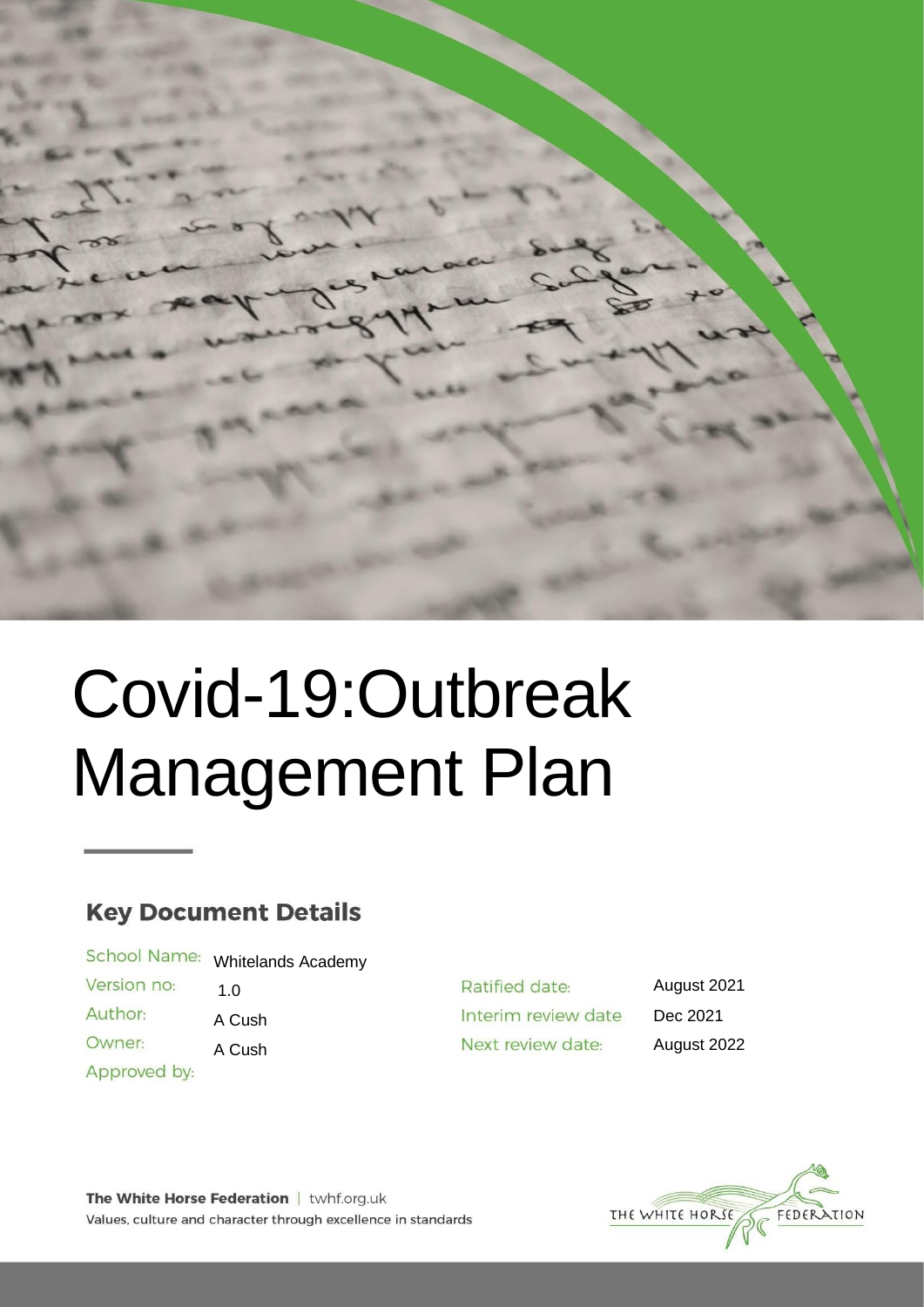# **1. Introduction**

This plan is based on the [contingency framework for managing local outbreaks](https://www.gov.uk/government/publications/coronavirus-covid-19-local-restrictions-in-education-and-childcare-settings) of COVID-19 and the schools [operational guidance,](https://www.gov.uk/government/publications/actions-for-schools-during-the-coronavirus-outbreak) provided by the Department for Education (DfE).

We will only implement some, or all, of the measures in this plan in response to recommendations provided by directors of public health (DsPH), Public Health England (PHE) health protection team or the national government.

It may be necessary to implement these measures in the following circumstances, for example:

- To help manage a COVID-19 outbreak within the school. Actions will be considered when either of the following thresholds are met:
	- There are 5 positive cases amongst pupils or staff who are likely to have mixed closely within a 10 day period
	- 10% of pupils or staff who are likely to have mixed closely test positive within a 10-day period
	- There are 2 positive cases among pupils or staff who are likely to have mixed closely within a 10-day period - (For special schools, residential settings, and settings with 20 or fewer pupils and staff)
- If COVID-19 infection rates in the community are extremely high, and other measures have failed to reduce transmission
- As part of a package of measures responding to a 'variant of concern' (VoC)
- To prevent unsustainable pressure on the NHS

## **2. Seeking public health advice**

When one of the thresholds above is met, we will review the testing, hygiene and ventilation measures already in place.

We will also seek public health advice from a director of public health or health protection team. The Federation will be responsible for seeking this advice, and will do so by telephoning the DfE helpline (0800 046 8687).

#### **3. Testing**

If recommended, we will increase the use of home testing by pupils and staff. If it is advised that we reintroduce an asymptomatic testing site (ATS) at our school, we will consult with the director of public health (DsPH) to discuss any further support we need to do this.

If we reintroduce on-site asymptomatic testing details will be communicated to all staff and pupils once arrangements are confirmed.

#### **4. Face coverings**

If recommended, pupils, staff and visitors who are not exempt from wearing a face covering:

• Will be asked to keep on or put on a face covering when arriving at school and moving around indoors in places where social distancing is difficult to maintain, such as in communal areas

#### And/or:

• Will be asked to wear a face covering in classrooms or during activities, unless social distancing can be maintained or a face covering would impact on the ability to take part in exercise or strenuous activity

# **5. Shielding**

We will adhere to national guidance on the reintroduction of shielding, which would apply to those on the [shielded patient list \(SPL\).](https://digital.nhs.uk/coronavirus/shielded-patient-list)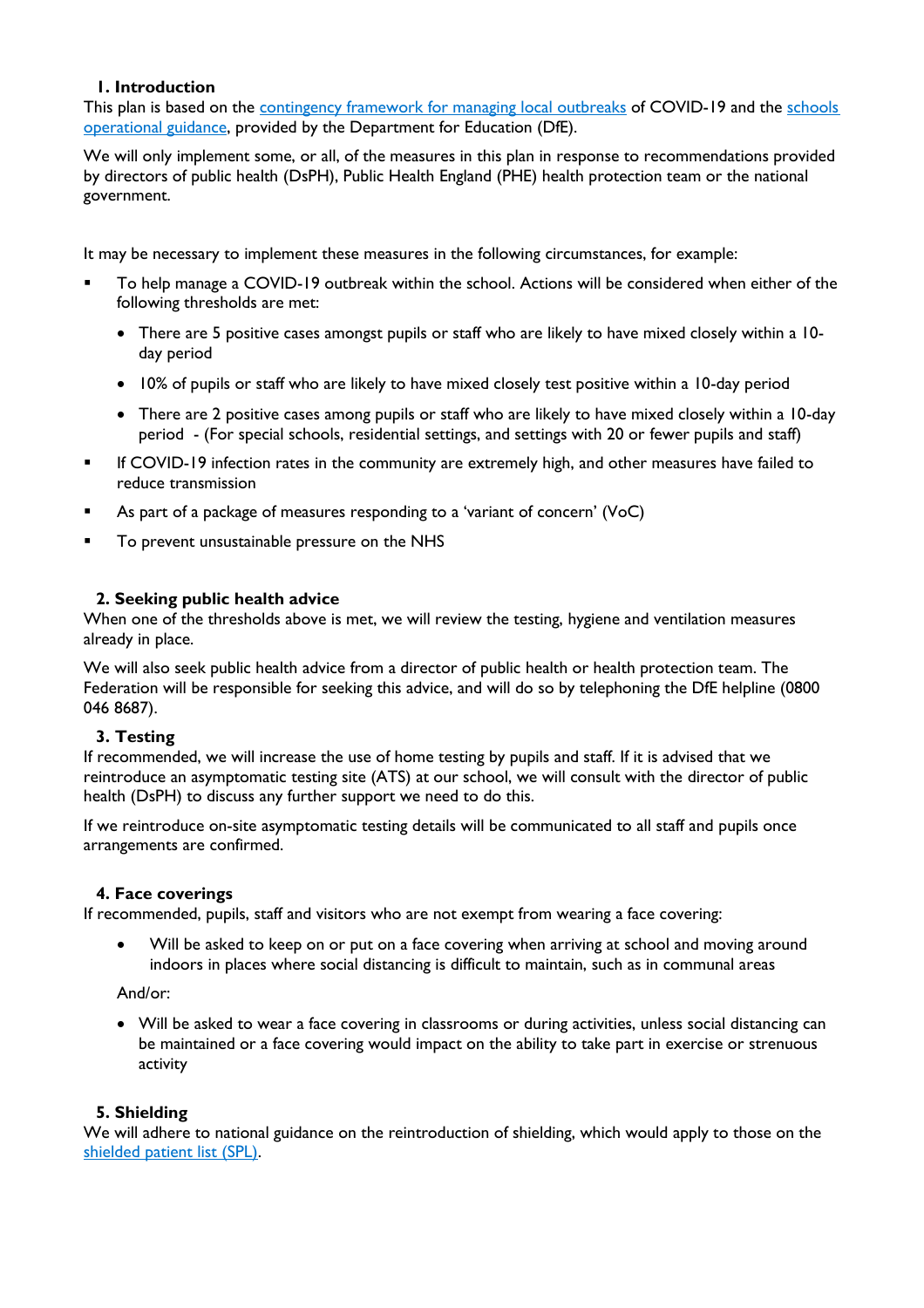We will speak to individuals required to shield about additional protective measures in school or arrangements for home working or learning.

#### **6. Other measures**

Parents, carers, pupils and staff will be informed promptly about the introduction of control measures. This will be done via email/letters sent home with pupils once a decision has been made.

If recommended, we will limit:

- Residential educational visits
- Open days
- Transition or taster days
- Parents coming into school
- Live performances

If recommended, we will reintroduce:

• Bubbles, to reduce mixing between groups

## **7. Attendance restrictions**

Attendance restrictions will only be recommended as a last resort. If recommended, we will implement the measures in this section.

## **7.1 Eligibility to remain in school**

If restrictions are recommended, we will stay open for:

- Vulnerable pupils
- Children of critical workers

# **7.2 Education and support for pupils at home**

All other pupils will be required to stay at home and will receive remote education.

We will aim to deliver remote education that meets the same quality and quantity of education that pupils would receive in school, as outlined in our remote learning policy.

The school will continue to provide meals or lunch parcels for pupils eligible for benefits-related free school meals while they are not attending school because of COVID-19 isolation guidelines.

# **7.3 Wraparound care**

We will limit access to before and after-school activities and wraparound care during term time and the summer holidays to those that need it most.

We will communicate who will be eligible to attend once the restrictions are confirmed.

# **7.4 Safeguarding**

We will review our child protection policy to make sure it reflects the local restrictions and remains effective.

We will aim to have a trained DSL or deputy DSL on site wherever possible.

On occasions where there is no DSL or deputy on site, a senior leader will take responsibility for coordinating safeguarding on site.

When vulnerable pupils are absent, we will: